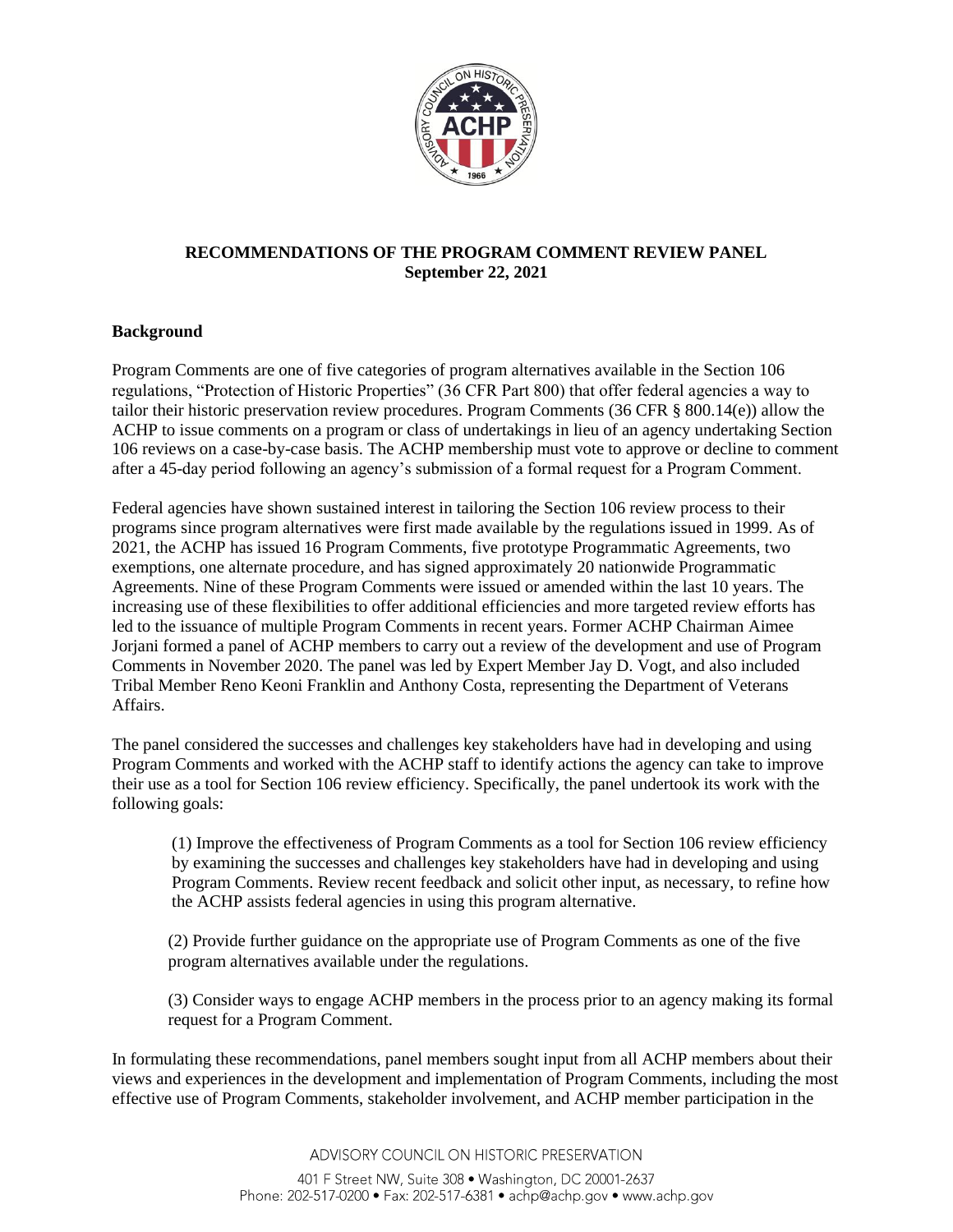development process. The Federal Preservation Officer (FPO) Forum also shared information about the perception of the Program Comment development process among federal agencies. ACHP members discussed central issues the panel identified in its findings during their April 2021 business meeting. Finally, the panel received comments on draft recommendations from key stakeholders, including the National Conference of State Historic Preservation Officers (NCSHPO), National Association of Tribal Historic Preservation Officers (NATHPO), National Trust for Historic Preservation (NTHP), and FPOs.

The panel proposes the following recommendations to the ACHP vice chairman.

# **Recommendations**

## **1. Expanding Guidance on the Development of Program Comments**

The ACHP should issue revised and updated guidance on the development of program alternatives in general and Program Comments in particular. The information will serve as a basis for establishing shared expectations among federal agency staff, ACHP staff, ACHP members, and stakeholders for Program Comment development. The guidance should cover consultation best practices, timeline considerations, and recommendations for formal initiation and draft review. While variations in agency characteristics, program needs, stakeholder concerns, legislative mandates, and other aspects of individual development scenarios warrant tailoring recommended approaches, federal agencies should receive clear advice from staff about the extent to which their proposed development processes are implementing best practices. The ACHP should ensure that information about Program Comment development is widely available through the agency website and training programs and informs staff technical assistance.

- a. ACHP staff should update the Program Comment questions and answers and development flow chart on www.achp.gov.
- b. Prior to drafting revised and expanded ACHP guidance, staff should offer an opportunity for key stakeholders to provide input on and suggest examples of best practices from Program Comment development.
- c. ACHP staff should host question and answer sessions with FPOs and ACHP members when the updated guidance is posted.
- d. Updated guidance should include examples of best practices from the development processes for existing Program Comments.
- e. ACHP staff should develop an internal checklist of recommended preparatory steps from the updated guidance to use in assisting federal agencies with the formulation of Program Comment proposals.

### **2. Encouraging Early Coordination for the Development of Program Comments**

The development of program alternatives works best when federal agencies select a program alternative with a clear articulation of what they want to accomplish with the alternative, how it might function as a tool for Section 106 efficiency, and what steps are required and recommended for creating such an alternative. Investing time in planning for Program Comment development can improve predictability and certainty for the requesting agency and facilitate meaningful input from stakeholders. Agencies are encouraged to conduct outreach to stakeholders during development of Program Comment proposals consistent with the intent and meaning of consultation in the Section 106 process as defined in 36 CFR 800.16(f).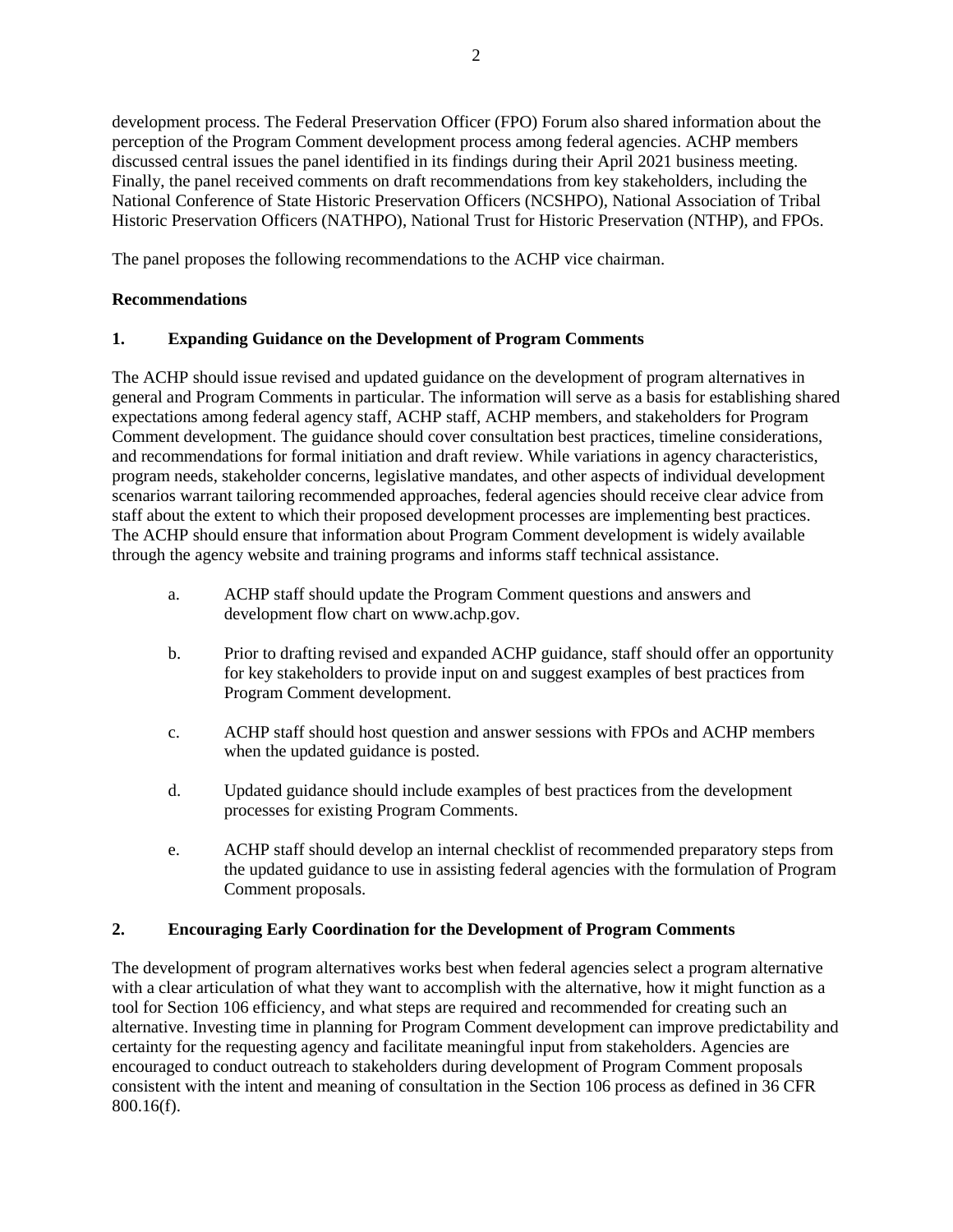- a. Agencies are recommended to consult with ACHP staff early in the consideration of a program alternative to clarify the agency's goals and confirm that a Program Comment will meet the agency's needs. Federal agency and ACHP staff should establish shared expectations about estimated development timelines and responsibilities for consultation.
- b. Federal agencies should be encouraged to develop a goal statement and explanation of need for a Program Comment as the first step in the development process. The statement should explain the anticipated benefits to the agency and the likely effects on historic properties. The statement can be used to introduce the agency's goals and proposed approach to stakeholders.
- c. Once a federal agency decides to develop a Program Comment, the agency should be encouraged to formulate a development plan outlining timing, outreach, and consultation strategies incorporating ACHP guidance and staff advice. The ACHP staff will outline how the ACHP can assist the agency in stakeholder outreach during development of a Program Comment outline or preliminary plan, how ACHP members will be informed during the development process and once a request is submitted, and how the ACHP will approach meeting its responsibilities for State Historic Preservation Officer (SHPO)/ Tribal Historic Preservation Officer (THPO) and tribal consultation following receipt of the agency request as required by the regulations.
- d. While submission of materials before a formal request for a Program Comment is not required by regulation, federal agencies are encouraged to share an outline or preliminary plan with the ACHP for review. The outline or preliminary plan should explain the category of undertakings to be covered by the Program Comment, the likely effects on historic properties, and the steps the agency will take to ensure the effects are taken into account. ACHP staff will offer advice to agencies in the preparation of such materials prior to the optional review process described in 3.b. below. Offering an opportunity for the ACHP staff to provide comments that are informed by member concerns on the content and approach planned for a Program Comment can greatly assist the agency in preparing a formal request that is more likely to receive favorable consideration from the membership.

### **3. Communicating with ACHP Members About Program Comment Development**

ACHP members should be informed regularly about proposed Program Comments and the course of the development process so they can provide input to staff as the Program Comment takes shape.

- a. Key points where member updates or information should be furnished by staff include the following:
	- i. Notification that a federal agency intends to develop a Program Comment.
	- ii. Brief updates on progress in the drafting or development process as part of regular ACHP communications with members, such as at the time of business or committee meetings.
	- iii. Once an agency formally requests a Program Comment, a packet of materials to support members' consideration of the request, including the information specified in 36 CFR 800.14(e)(1) and (f)(2), the Program Comment draft, and background on the outreach and consultation process that supported the agency's development of the approach.